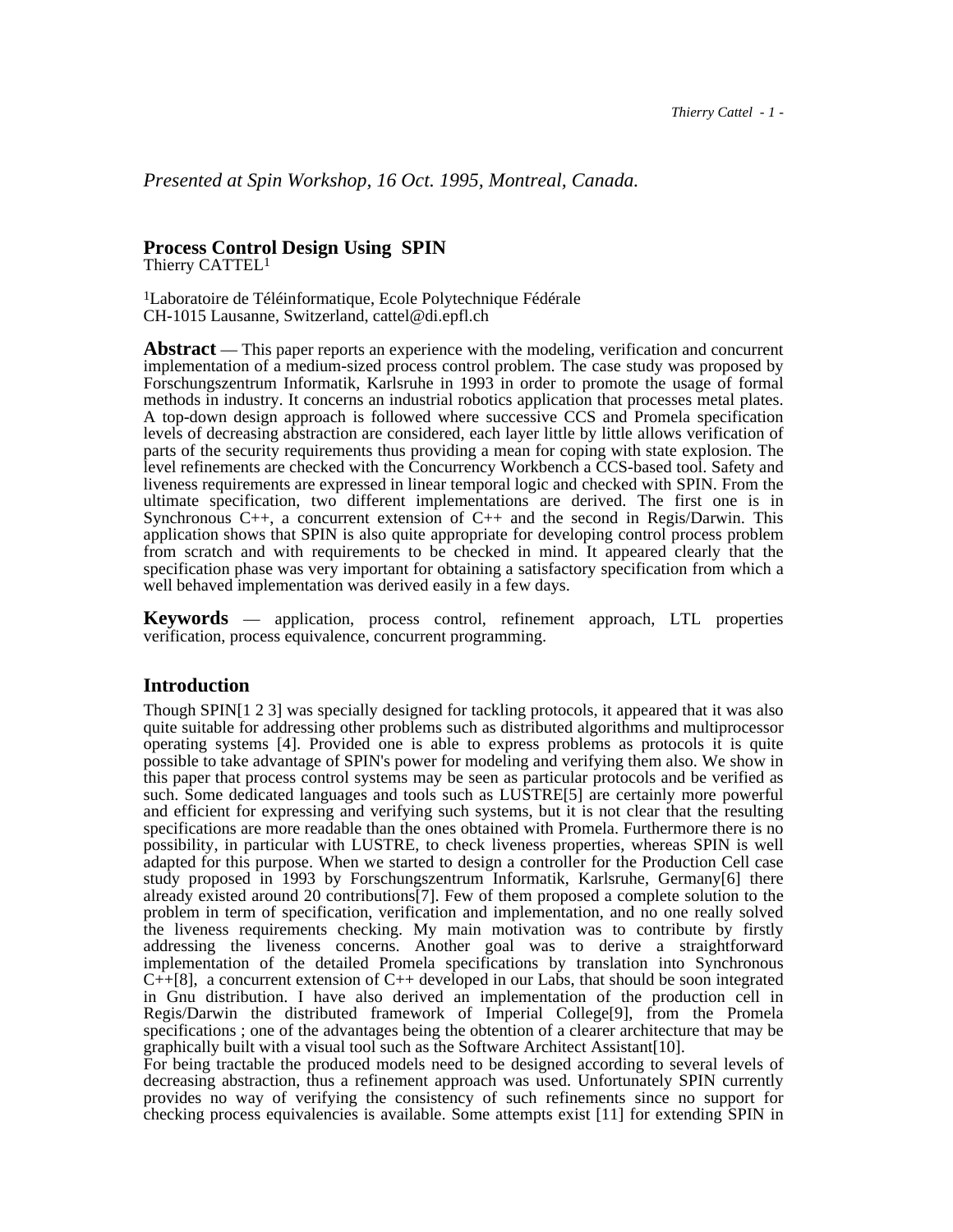that direction but only allows for restricted equivalencies (trace equivalence, trace inclusion). For this reason I also developed in parallel some CCS[12] models that correspond to the Promela specification.

In the following sections, I will first briefly present the production cell case study, the design approach used and some of the resulting models, the verification of the liveness requirements, the verification of some safety requirements and eventually some considerations related to the implementation.

## **1. The Production Cell Case Study**

This case study is inspired of an actual industrial installation in a metal-processing plant in Karlsruhe. It is a realistic industry-oriented problem in which safety requirements are important. The production cell (see Fig. 1.1) processes metal blanks with a press. First the blanks are introduced on a feedbelt that leads them towards a rotary table that presents the blanks to a two-armed robot. The robot takes the blanks from the table, feeds the press and takes back the forged blank to deposit it on a second belt. This belt leads the blanks toward a traveling crane that brings them to the feedbelt again. The production cell is cyclical only for sake of the case study, in reality the blanks would be dropped from the traveling crane into some container. Up to 8 blanks may be processed in parallel by the system.



**Fig.1.1 — The Production Cell**

The task description document[6] explicits three kinds of requirements : safety properties, liveness properties and performance and general software engineering properties. There are four classes of safety properties. First, mobility restriction properties that specify that a physical element has to restrict its movements within certain limits so as not to damage itself. Second, machine collision avoidance properties : for instance the press must not move if one arm of the robot is engaged inside it. Third, blanks must not be dropped outside safe regions, and fourth, to being distinguished, blanks need to be kept sufficiently distant from each other. The stronger liveness requirement expresses that every unforged blank introduced into the system will eventually leave it forged. A weaker form of this liveness property expresses that for each of the cell elements, if a given blank enters it, it will eventually exit it. The performance requirements are irrelevant here since we only address an untimed model. The software engineering considerations are related to the maintainability and flexibility of the resulting control software.

### **2. Design Approach**

First of all, I make the hypothesis that the controller I will design will be fast enough for controlling the plant, namely it will not loose any significant plant data and hence the corresponding models will be only qualitative and untimed. Second, I will comply with the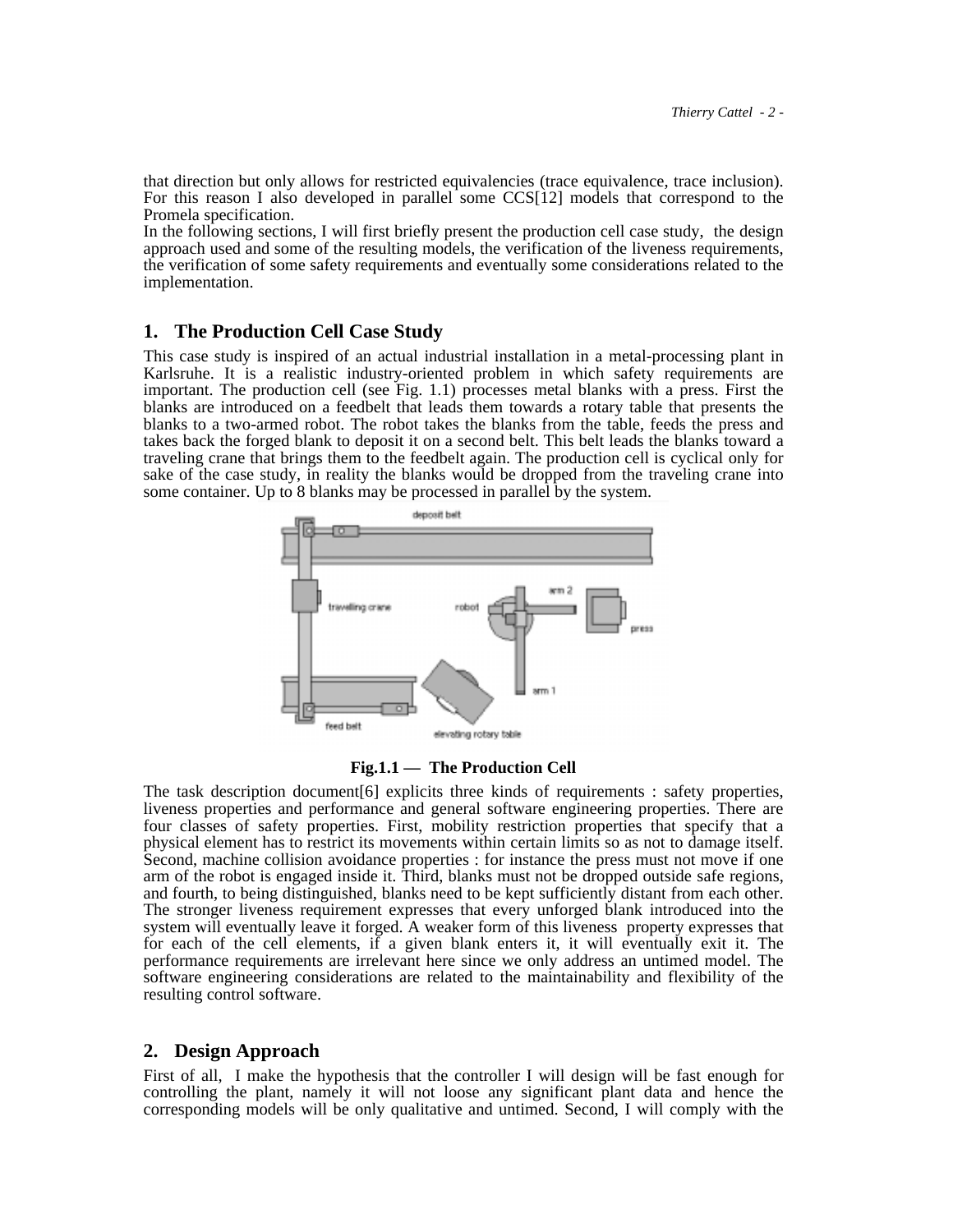following guidelines : as commonly accepted for reactive systems, the specification of the controller and the environment it drives will be clearly separated, besides the controller will be object-oriented, namely the architecture of the controller will reflect the physical cell organization in the sense that to each physical cell element will correspond an (active) object. And third, for the purpose of liveness checking, I will consider two versions of the system : a closed version where the traveling crane takes back the blanks to the feedbelt and an opened one where the traveling crane drops the blanks into a container.

The complete approach involves 4 description levels of decreasing abstraction. The motivation for doing so is to take advantage of a stepwise refinement development. Indeed this framework powerfully copes with complexity in two ways. First, the specifications are built progressively adding details to a very abstract model, thus releaving the designer creation effort. The proof of the refinement correctness from one level to the next one consists in checking process equivalencies. It was carried out with the Concurrency Workbench[13] on CCS specifications. Second, the successive description levels allow for checking included subsets of the requirements, thus giving a mean for addressing the state explosion problem. More precisely the first description level only expresses abstract interactions (blank exchanges) through synchronous rendezvous between components of the controller, the second level integrates detailed interactions (adding for instance *"are you ready"* synchronization's before the effective blank passing), the third level is enriched with the movement orders submitted by the cells elementary controllers and the abstract specification of the movement realization. Finally the fourth level details the movement realization and includes the physical cell environment specification. It is from this last description, structured as three layers, of course without the environment specification, that a concurrent implementation will be derived in a straightforward way.

# **3. Modeling and Verification**

The Promela models were written for levels 2 to 4. With level 2 it was possible to check that the closed production cell may process up to 8 blanks without deadlocking (it reaches a deadlock as soon as the 9th blank arrives), and to check the strong liveness requirements with a 100% coverage with supertrace on a 128M memory machine. If the number of blanks is limited (e.g. to 4), full search (without supertrace) may be done. Attempts to check these properties on models of further levels is possible but the coverage decreases dramatically from the second or third blank.

From level 3 the weak liveness requirement and the machine collision avoidance requirements may be verified as well as the properties expressing that the blanks are dropped only in safe regions. With level 4 it is possible to check that the blanks are kept sufficiently distant and that the element mobility restriction is insured. For all these, the full search is possible. Additionally it is verified that the specification does not contain any unreached code.

I now present some limited excerpts of the Promela models that will be used for showing the verification of some significant requirements.

First, follow the abstract models of the two ends of the opened production cell : the feedbelt and a container which would be placed after the traveling crane. The feedbelt is a one direction moving belt with a motor that may be set to *on* or *off*. At its end a sensor detects the incoming blanks. When a blank arrives at the sensor the belt stops and continues if the next element, the rotary table is ready for accepting it. A blank may be put at the entrance of the feedbelt if it is empty or as soon as the previous blank has reached the sensor, so this belt may contain two blanks at the most. It is modeled with two processes (Fig.3.1).

The production of the blanks is modeled by a process that sends them to the feedbelt ; they are materialized as two-fielded messages, the first field being a blank number modulo *MAX\_BLANKS*, the second is a boolean telling if the blank is forged or not. The container accepts all the incoming blanks, it is modeled by process of Fig.3.2.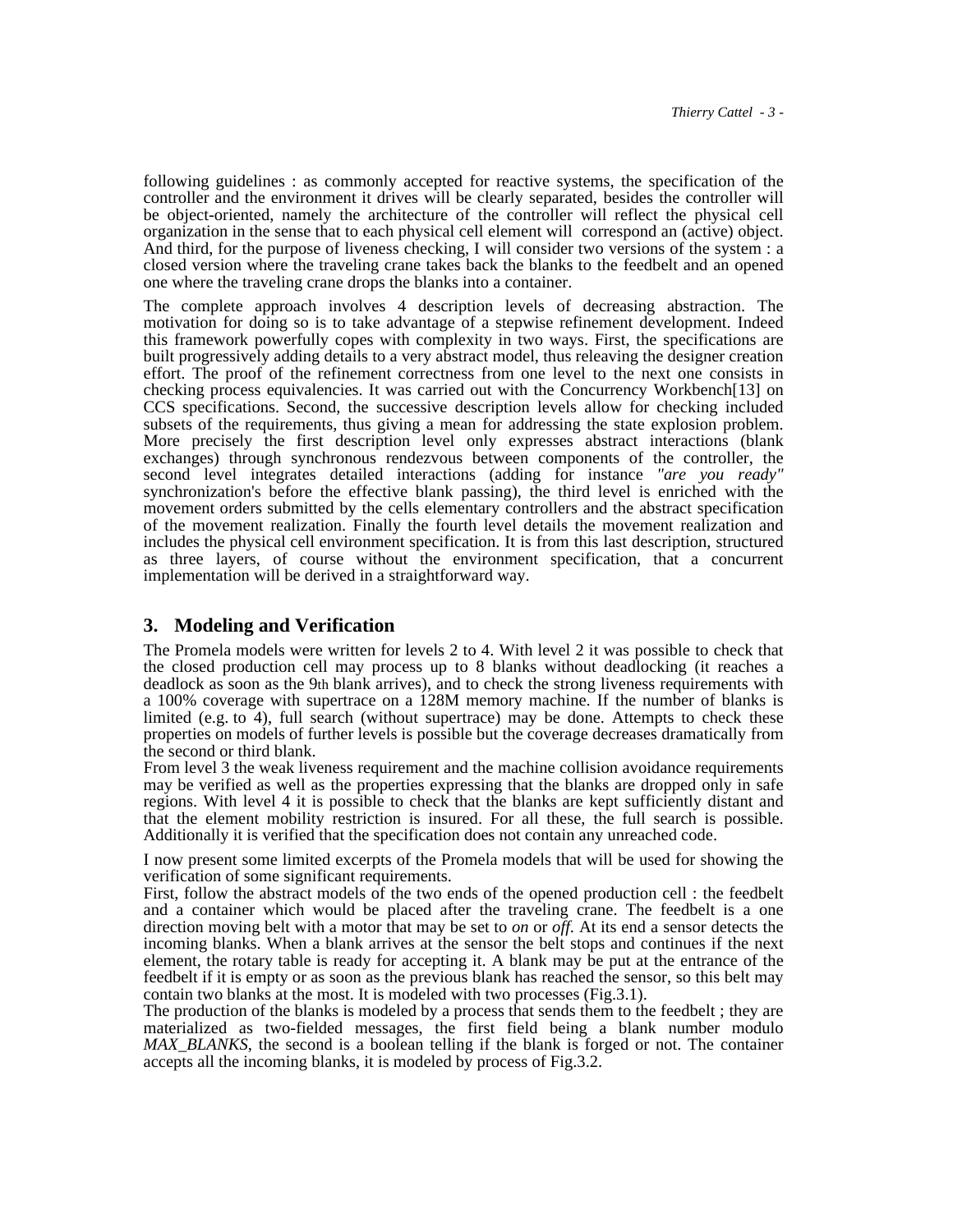```
proctype FeedBelt1(chan in1,out){
   byte blanknum;
   do
#if !LIVENESS
    :: in1?blank(blanknum,recvblankforged);
      d_step{
      prevrecvblank=recvblank;
         recvblank=blanknum;
         assert( recvblank==(prevrecvblank+1)%MAX_BLANKS )};
      out!blank(recvblank,0);
#else
    :: in1?blank(recvblank,recvblankforged);
      out!blank(recvblank,0);
      recvblank=UNDEF;
#endif
    od}
proctype FeedBelt2(chan in,out){
   byte blanknum;bit forg;
    do
    :: in?blank(blanknum,forg);
      out!ready(0,0);
      out!blank(blanknum,forg);
    od}
```
#### **Fig.3.1 — The FeedBelt**

```
proctype Container(chan in){
  do
#if !LIVENESS
   :: in?ready(0,0);
      prevworkblank=workblank;
      in?blank(workblank,workblankforged);
      assert(workblank==(prevworkblank+1)%MAX_BLANKS);
#else
    :: in?ready(0,0);
      in?blank(workblank,workblankforged);
#endif
   od}
```
#### **Fig.3.2 — The Container**

The verification of the strong liveness requirement, may be achieved thanks to two safety properties and a progress property expressed in LTL[14]. The first safety property means that there must not be any blank duplication nor blank loss, the second one means that the sequence of number of the sent blanks need to be preserved when they are received by the container. These two properties may be easily captured with the two assertions appearing in Fig.3.1 and 3.2. The progress requirement is verified with the following :

 $\Box(P(0) \Rightarrow \Diamond Q(0))$   $\land$   $\Box(P(1) \Rightarrow \Diamond Q(1))$   $\land \dots \land$   $\Box(P(m) \Rightarrow \Diamond Q(m))$  or equivalently  $□( (P(0) \Rightarrow \mathcal{O}Q(0)) \wedge (P(1) \Rightarrow \mathcal{O}Q(1)) \wedge ... \wedge (P(m) \Rightarrow \mathcal{O}Q(m)) )$ 

where

 $P(b) = ((recvblank=b) \land \neg revblankforged)$ 

*Q(b) = ((workblank=b)* ∧ *workblankforged)*

It is enough that *m* equals 7 if *MAX\_BLANKS* is equal to 8. Fig.3.3 shows the related Promela definitions.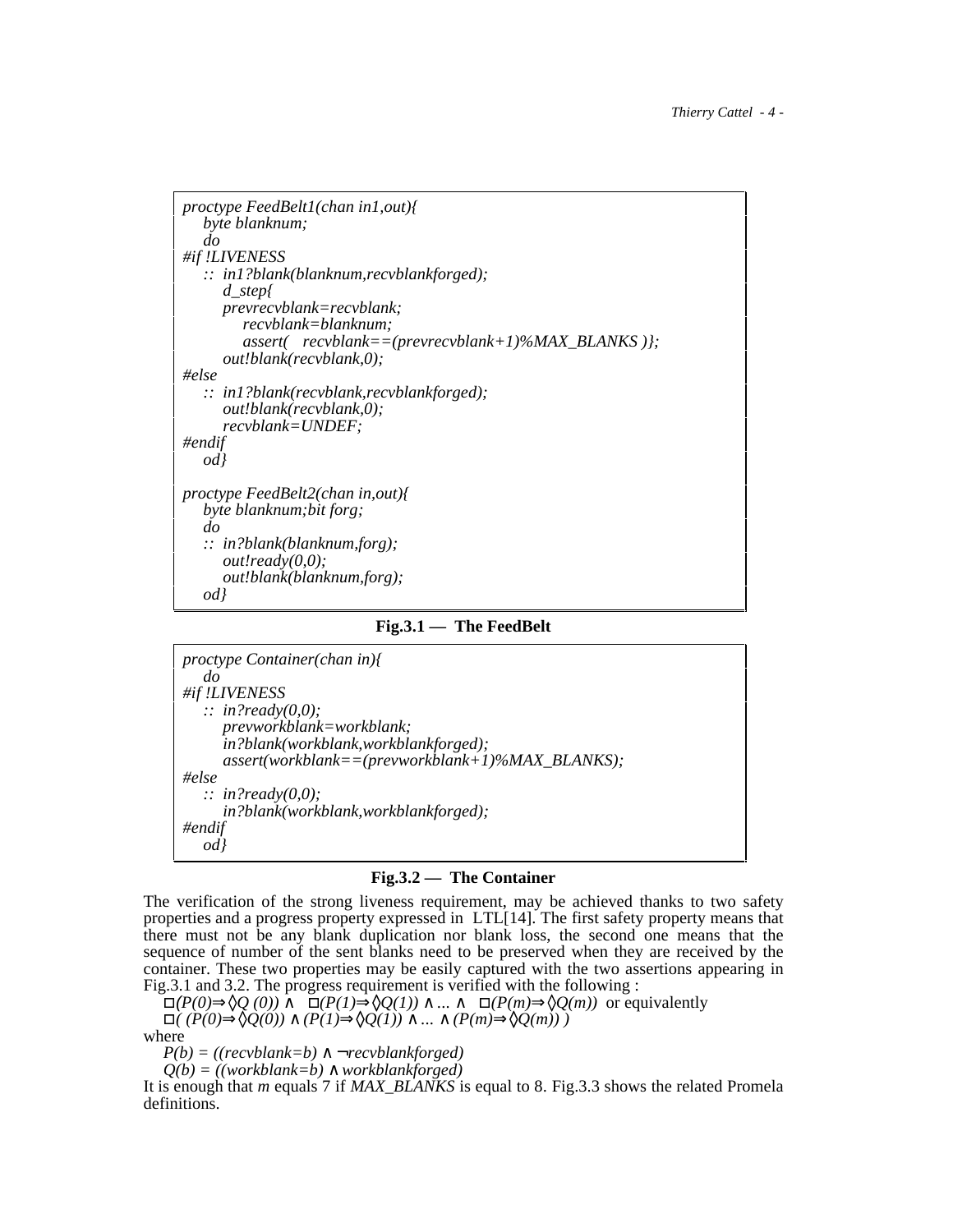```
#define P(b) ((recvblank==b) && !recvblankforged)
#define Q(b) ((workblank==b) && workblankforged)
/* ! \prod((P(0)-><>Q(0)) \wedge ((P(1)-><>Q(1)) \wedge ... \wedge (P(7)-><>Q(7)))) */
never{
   do
   :: skip
    :: (P(0)&&!Q(0)) -> goto accept0
   ...
    :: (P(7)&&!Q(7)) -> goto accept7
    od;
accept0:
    do
    :: !Q(0)
    od;
...
accept7:
    do
    :: !Q(7)
    od}
```
#### **Fig.3.3 — The Strong Liveness Requirement**

I now make explicit the safety requirement related to the absence of collision between the press and the robot. A scenario is built with the robot and the press detailed models, and two processes that very abstractly emulate the output of the table to the robot and the input of the deposit belt from the robot. The safety property is verified with the LTL property :

¤ *(pressing* ⇒ *(*¬*arm1\_in\_press* ∧ ¬*arm2\_in\_press))*

Where *pressing*, *arm1\_in\_press* and *arm2\_in\_press* are variables set respectively by the press and the robot in appropriate situations.

```
/* specification */
proctype TableH(chan in,out)
   { do :: in?go_right;out!at_right; :: in?go_left;out!at_left; od}
/* detailed model */
proctype TableH(chan in,out){
   byte command, ack;
    do
    :: in?command;
      d_step{
         A7=(command==go_right -> ON : REV);
         if /*.......................Environment...................*/
         :: (S9==TA_LEFT && A7==ON) -> S9=TA_RIGHT;
         :: (S9==TA_RIGHT && A7==REV) -> S9=TA_LEFT;
            /* mobility restriction */
         :: (S9==TA_LEFT && A7==REV) -> assert(FALSE);
         :: (S9==TA_RIGHT && A7==ON) -> assert(FALSE);
         fi; /*..............................................................*/
         if
         :: (S9==TA_LEFT) -> A7=STOP;ack=at_left;
         :: (S9==TA_RIGHT) -> A7=STOP;ack=at_right;
         fi};
      out!ack;
    od}
```
**Fig.3.5 — Table Horizontal Movements**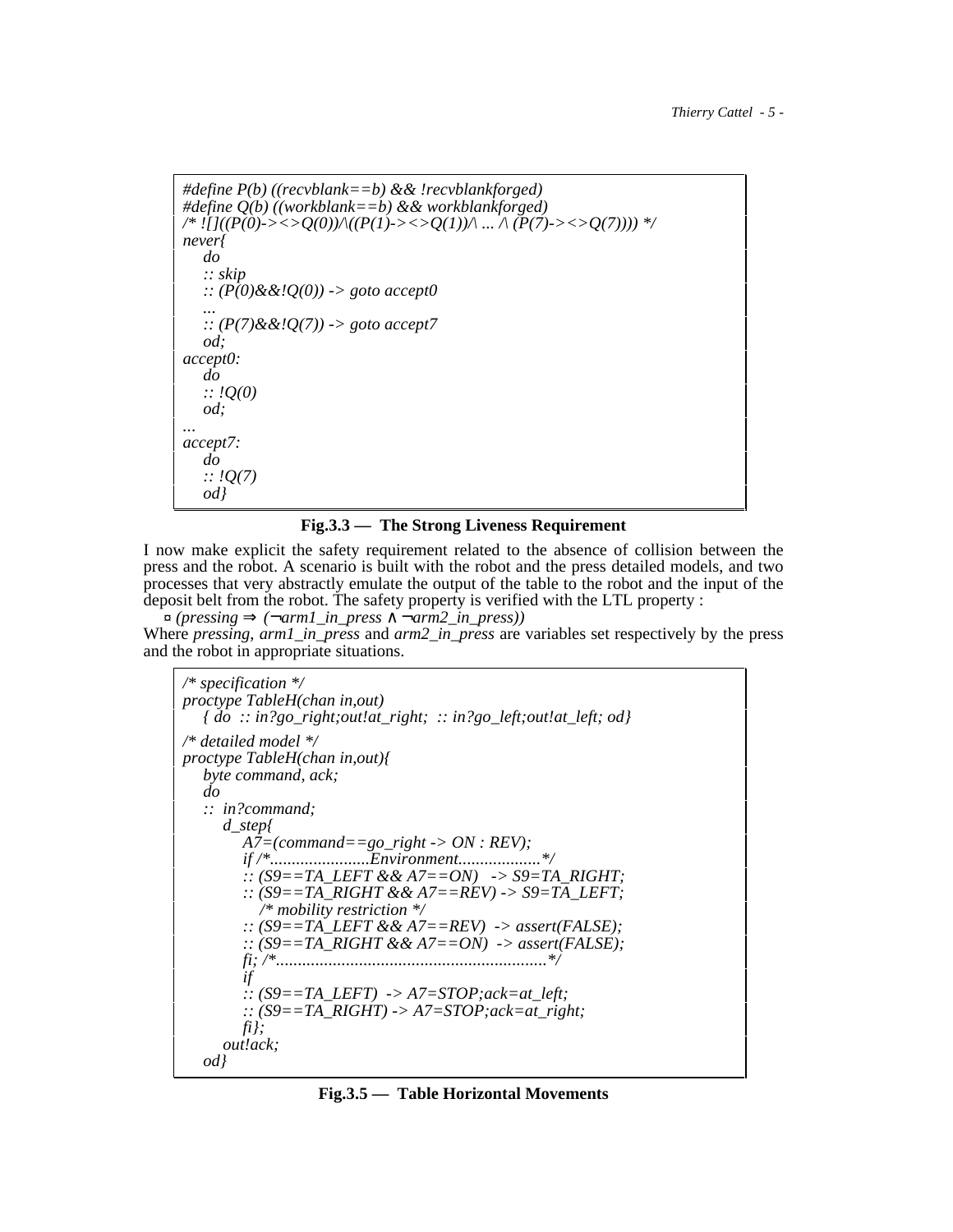I conclude this section with the process in charge of the execution of the table horizontal movements. It will show how the safety requirements regarding machine restriction mobility are defined and how the hypothesis of the controller being fast enough is actually modeled. The table may move horizontally in 2 directions thanks to a motor  $(A\overline{A})$  that may be set to *on*, *rev* or *off*. Two positions are significant : *left* and *right* given by a sensor (*S9*). The process *TableH* accepts commands *go\_right, go\_left* on channel *in* and reports their completion on channel *out*. Fig.3.5 shows the trivial specification of *TableH* and its implementation : when a command is received the motor is set in the appropriate direction, then the part of the environment related to *TableH* is given the control and evolves according to possible physical changes. For instance when the Table is at *left* and the motor is *on*, then the Table will reach the right position. Then *TableH* gets back the control and reports the command completion. The attempts to exceed the physical limits are naturally expressed in the environment evolution possibilities, for instance if the table is at *left* and the motor is *rev*. One may notice how the environment specification is separated from that the controller's and we will see in the implementation section how its suppression will lead to the actual controller. The fact that the controller and the corresponding environment are merged in a single process may surprise at first. This is just a commodity for reducing the verification complexity because they could have been put in separated processes communicating through rendezvous for exchanging the motor orders and the sensors values (this is actually the way it is expressed in the CCS models).

In both cases what is important is that the environment is constrained to evolve only under the supervision of the controller. We will see in the implementation section that this corresponds to the synchronous option for driving the graphical simulation of the production cell, thus preserving the hypothesis that the controller is fast enough with regard to the plant.

### **4. Implementation**

I now outline how the implementations were derived from the Promela models.

The physical production cell in reduction (Fischer Technik) or the graphical simulation written by FZI in Tcl/Tk[15] can be driven with the same protocol. On UNIX, commands are sent via *stdout*, and sensor values are read from *stdin* after having sent the command *"get\_status"*. In this implementation a particular process called *Sampler* regularly samples the environment and forwards the interesting values of the sensors to the concerned controllers (e.g. *S9right*, *S9left*). The use of the special command *"react"* and the option *"-snc"* for running the simulation in synchronous mode, insures that whatever the speed of the controller it will not loose any sensor values.

Synchronous  $C_{++}$ , is an extension of  $C_{++}$  that is also very similar to Ada to given extents. Fig.4.1 shows the implementation of TableH. A process template is declared as an active class and instances are created with *new* as instances of usual C++ classes. Synchronous rendezvous are declared as methods of an active class. They correspond to Ada task entries and may be used within a *select* statement for awaiting multiple events with the *accept* clause. This may be achieved on a local rendezvous but also with a call to a rendezvous of an other active object, in that sense is Synchronous C++ more symmetrical than Ada.

In Synchronous C++ it is possible to structure the program as a network of nested active objects but there is no dedicated support to set up connexions between active objects ; the consequence is that the programs tend to have a flat structure and one has to add extra statements for initializing the objects so that they know of each other if needed. This is sometimes tedious and leads to mixing up the program architecture with its behavior.

Darwin allows for expressing the architecture of a system as an interconnected network of component each of which may be itself a network of components. The interface of each component is a collection of input/output ports. Only for the leaves of such a system does one need to express the behavior. This is done with Regis which is C++ with some predefined classes for managing the communication ports. Regis globally allows the same features as Synchronous C++, in particular it possesses an equivalent to the *select* statement but in a more hand-coded way than in Synchronous  $C_{++}$ , besides it is possible to await for multiple events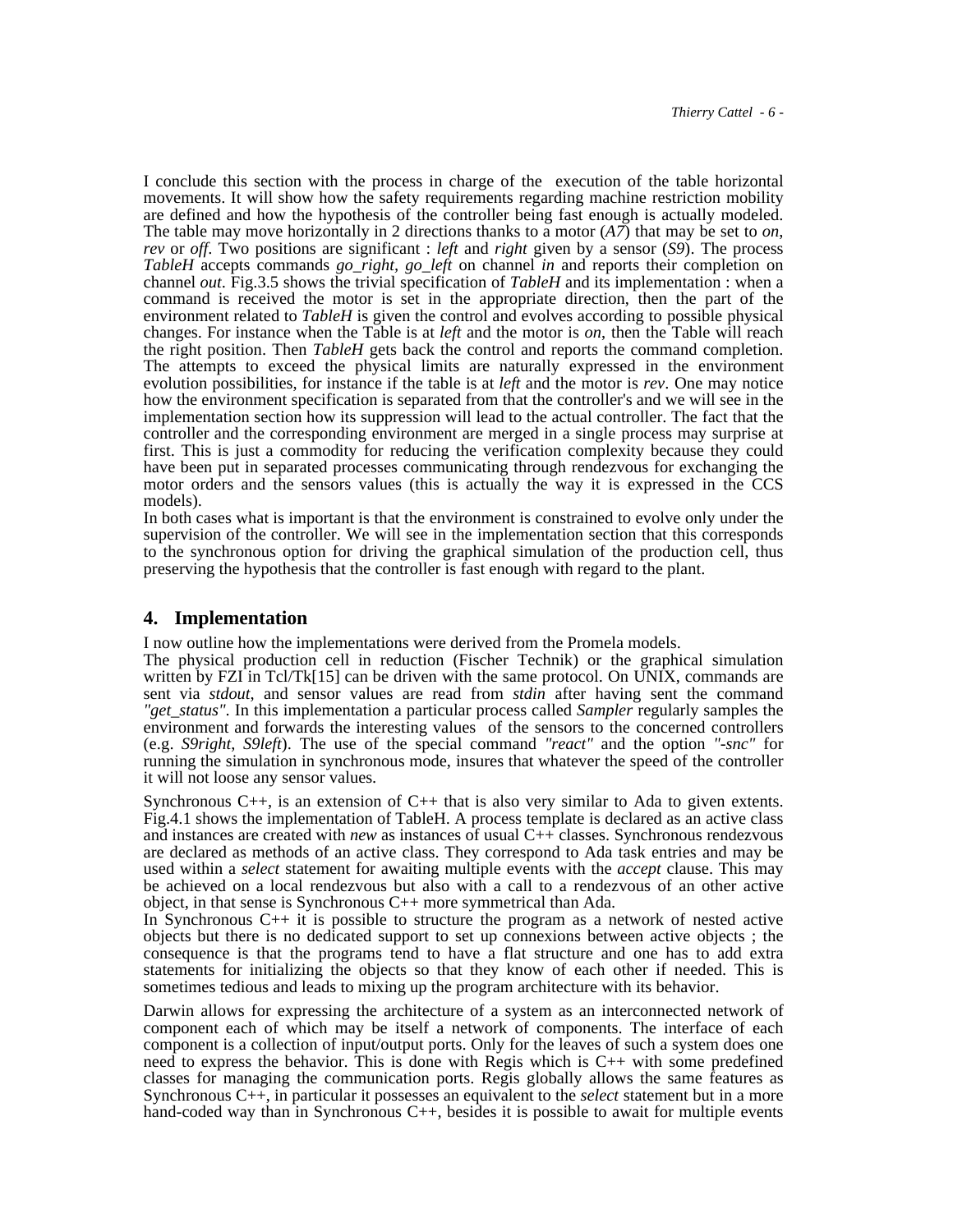in reception but not in emission, whereas both are allowed in Synchronous C++. The implementation of TableH in Regis is similar to the one in Synchronous C++. Fig.4.2 shows the Darwin interface of TableH and the way TableH is interconnected to the whole controller.

```
active class TableH{
    Environment *env;
   Table command com;
    @TableH(){
     position ack;
 ...
      for(;;){
         accept Command;
         switch(com){
            case go_right:
               env->Putcommand("table_right");
            break;
            case go_left:
               env->Putcommand("table_left");
              break;
         };
         select{
           accept S9right;
           env->Putcommand("table_stop_h");
            tack=at_right;
          ||
           accept S9left;
            env->Putcommand("table_stop_h");
            tack=at_left;
         };
         ta->AckFromTAH(ack);
      };
   };
public:
    void Command(command com) {this->com=com};
    void S9right() {};
    void S9left() {}; …
};
```
**Fig.4.1 — TableH Implementation in Synchronous C++**

## **Conclusions**

This work shows that there are great benefit in using SPIN for process control with some property to be verified in mind, and that it fits well within a top-down design approach. There are lots of similarities between the verification of this case study and that of a protocol. First the problem was structured in layers of decreasing abstraction and second the strong liveness requirement verification was inspired from that of a sliding window protocol studied previously. Since the cell is considered in its normal functioning mode (no element breakdown or transmission failure), the problem was further simplified and no fairness consideration had to be taken into account.

The whole specification was written with only synchronous communications and its translation into a concurrent programming language was quite easy, the distance between both being very small. As forecast, no unforseen events occurred when running the implementation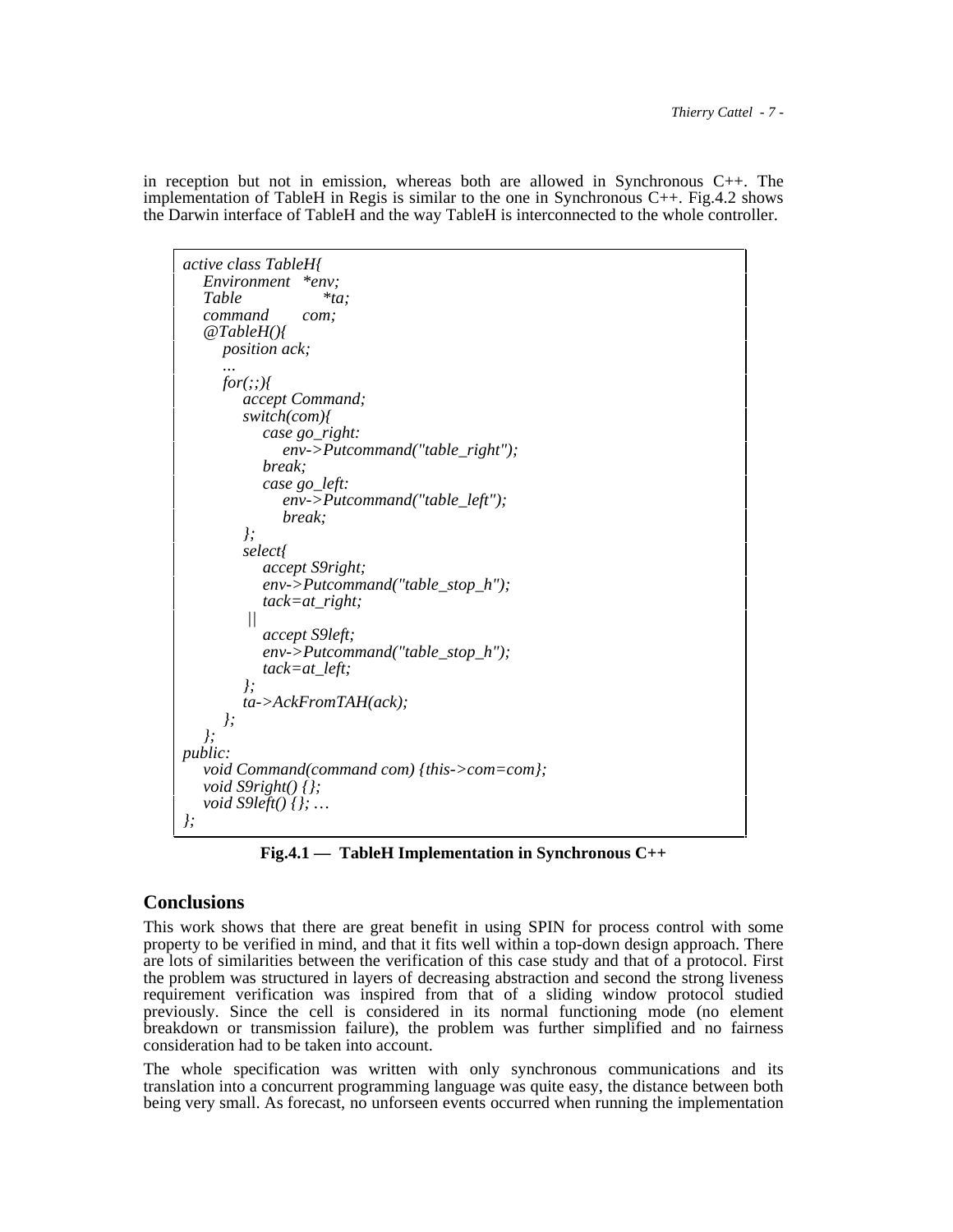since many design inconsistencies such as deadlocks, safety violations or cycles had been discarded during the specification phase. The specification and implementation are quite readable and the whole approach should be accessible to any engineer. The obtained models are easily modifiable and generic enough to be reused in similar problems. Regarding the requirements, they were almost all specified in LTL. SPIN being now doted with a LTL translator, it is possible to remain at this high specification level. The new debugging facilities of Xspin (message charts, hypertext correspondence, breakpoints, ...) where of great aid and I hope that SPIN will keep on growing, in particular toward verification of process equivalencies.

Some more details about this case study (reports, models, demos and code) may be found by FTP at *ltidec1.epfl.ch /pub* or by WWW at *http://ltiwww.epfl.ch/~cattel/prodcell.html*.

*/\* TableH.dw \*/ component TableH { provide in <port command>; S9left <port int>; S9right <port int>; require out <port position>; com <port action>; } /\* Controller.dw \*/ #include "Table.dw" #include "TableH.dw" … component Controller (int blanks) { require com <port action>; provide S9left <port int>; S9right <port int>; ... inst ta : Table; tah : TableH; … bind S9left -- tah.S9left; S9right -- tah.S9right; ta.Hin -- tah.in; tah.out -- ta.Hout; tah.com -- com; … }*

**Fig.4.2 — TableH Implementation Architecture in Darwin**

### **Acknowledgments**

I thank Adil Mesbahi of IIE, Evry who started this case study in the context of his engineer diploma at LTI and I am very grateful to Claude Petitpierre and Christoph Sprenger of LTI for their useful ideas and comments.